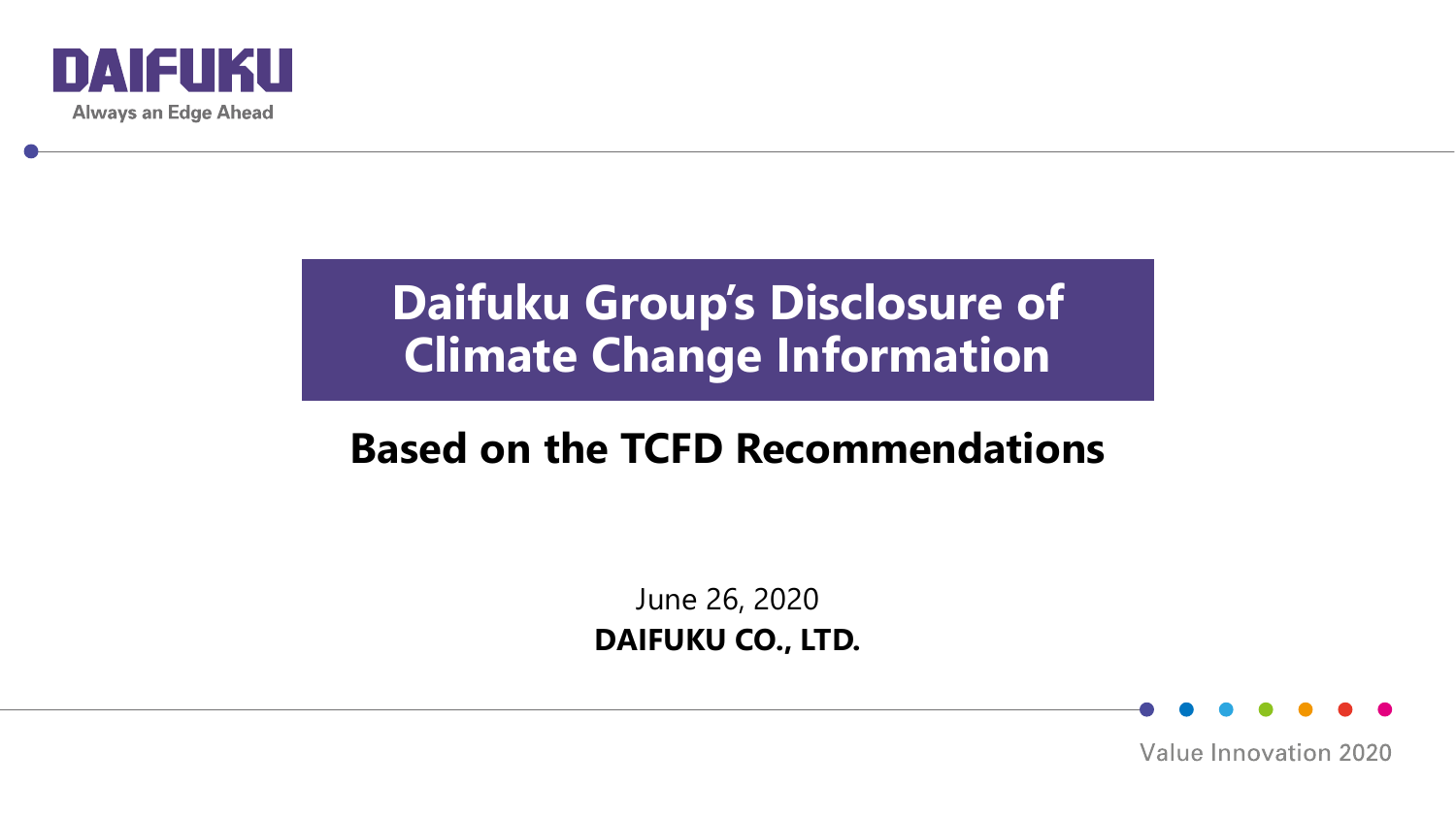

## **Contents**

| 1. Top message                           | <b>P. 2</b> |
|------------------------------------------|-------------|
| <b>2. Overall View of the Disclosure</b> | <b>P.3</b>  |
| 2-1. Governance                          | <b>P.4</b>  |
| 2-2. Strategy                            | <b>P.7</b>  |
| 2-3. Risk Management                     | P. 10       |
| <b>2-4. Metrics and Targets</b>          | P. 11       |
| <b>3. Daifuku Value Creation Model</b>   |             |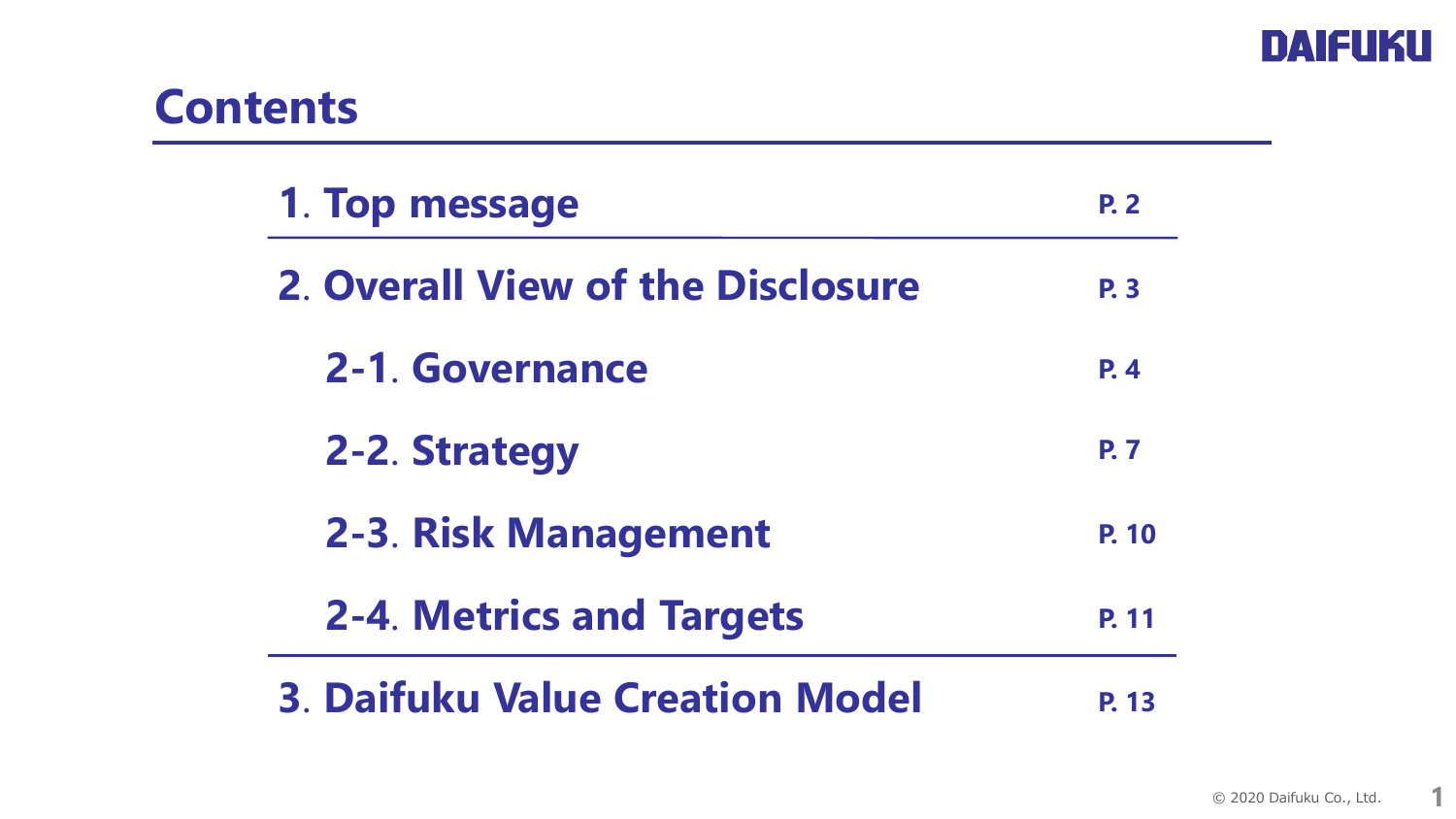**At Daifuku, we produced the Daifuku Environmental Vision 2020 in 2011. Since then, we have been operating an environmental certification program for our products (Daifuku Eco-Products), which is aimed for energy and resource conservation, as well as pollution control, aspiring to contribute to society through manufacturing. We are now taking this a step further. Since last fiscal year, we have been carrying out an** *environmental management strategy* **aimed at decarbonizing society and achieving the Sustainable Development Goals (SDGs).**

**As part of these efforts, in May 2019 we declared our support for the recommendations of the Task Force on Climaterelated Financial Disclosures (TCFD recommendations). In accordance with the framework of the TCFD recommendations, we have identified risks and opportunities that climate change creates for our businesses globally. Today, we will disclose information about the four items of (1) Governance, (2) Strategy, (3) Risk Management, and (4) Metrics and Targets.**

**At Daifuku, we regard** *intensifying global environmental issues* **as one of the important factors in the social environment surrounding the Daifuku Group. Moving forward, we will revise the Daifuku Environmental Vision to better reflect the demands of society in our management. At the same time, we will strive to improve our business activities, products and services through dialogues with our stakeholders, thereby contributing to the development of society and aiming to improve our corporate value.**

### **Hiroshi Geshiro, President and CEO**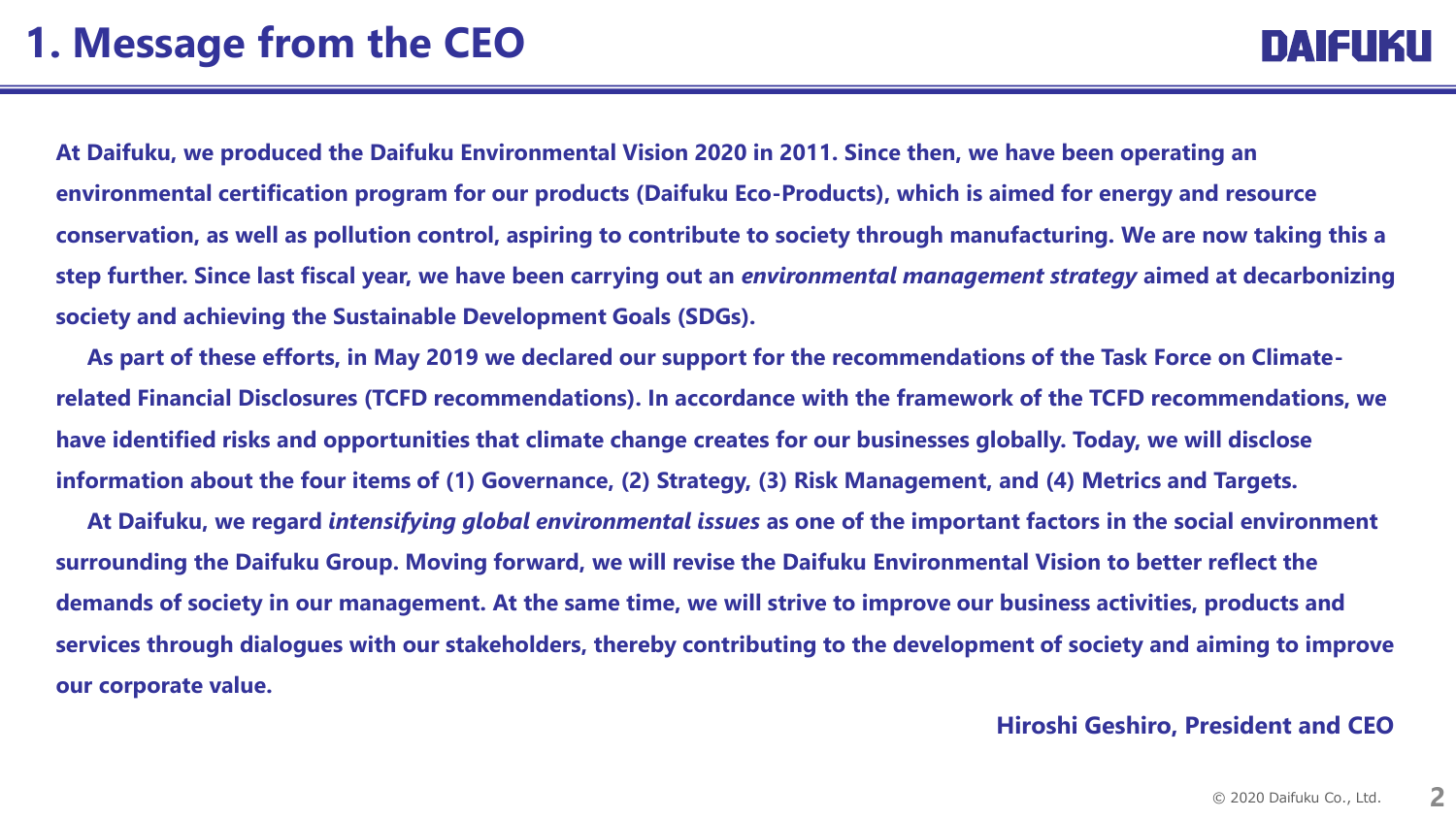## **2. Overall View of the Disclosure Based on the TCFD Recommendations**

**(The Four Core Elements and Our Initiatives)**

|                                       | <b>Daifuku Group's Initiatives</b>                                                                                                                                                                                                                                                                                             |  |  |
|---------------------------------------|--------------------------------------------------------------------------------------------------------------------------------------------------------------------------------------------------------------------------------------------------------------------------------------------------------------------------------|--|--|
| $2 - 1$<br>Governance                 | $\sqrt{ }$ The Board of Directors set up the Sustainability Committee under the direct control of the CEO.<br>$\sqrt{\phantom{a}}$ Resolutions on necessary measures are passed based on reports from the Committee.                                                                                                           |  |  |
| $2 - 2$<br><b>Strategy</b>            | $\sqrt{\phantom{a}}$ As a result of scenario analysis, it was found that the impact of climate change on our business<br>performance is minor, although business costs increased.<br>$\checkmark$ On the other hand, we expect growth in demand for our products and services, which will exceed the<br>above negative impact. |  |  |
| $2 - 3$<br><b>Risk Management</b>     | $\sqrt{ }$ We have built a company-wide risk management system based on our risk management rules.<br>$\sqrt{ }$ The Sustainability Committee manages risks in a centralized manner and reports those that have high<br>priority to the Board of Directors.                                                                    |  |  |
| $2 - 4$<br><b>Metrics and Targets</b> | $\sqrt{ }$ We are currently executing the Daifuku Environmental Vision 2020.<br>√ A new long-term environmental vision is being developed and is scheduled to be announced in fiscal<br>2020.                                                                                                                                  |  |  |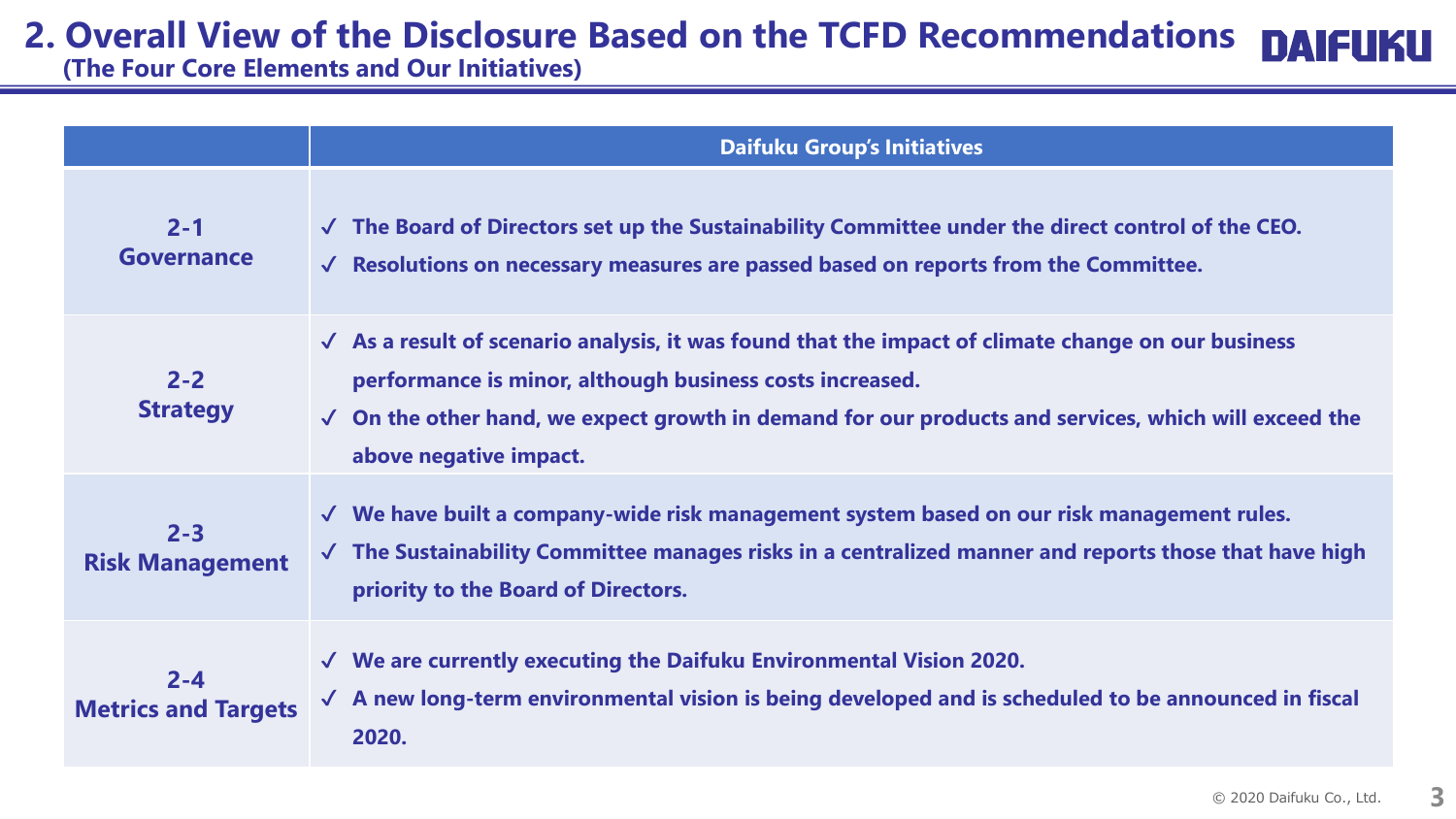**We have set up the Sustainability Committee (chaired by the CEO) that submits, reports, and provides information about deliberation items related to sustainable management, including those related to climate change. The Committee consists of heads of Global Business and related officers.**

**The Board of Directors receives reports from the Sustainability Committee and passes resolutions on necessary measures. The Board of Directors consists of eight (8) members. One of the four outside directors has experience in the management of an energy development company.**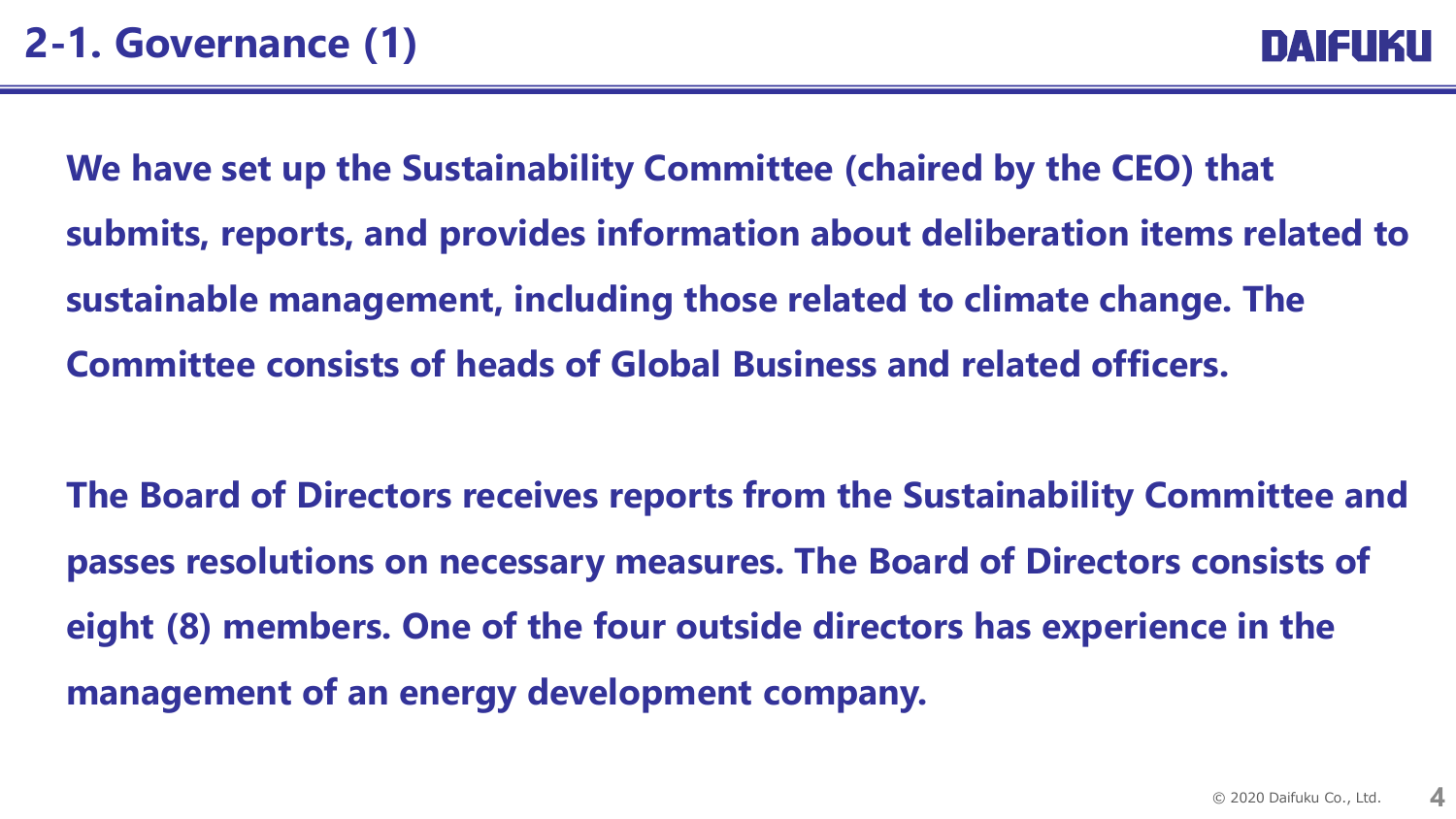## **2-1. Governance (2) Corporate Governance Structure**



**DAIFUKU**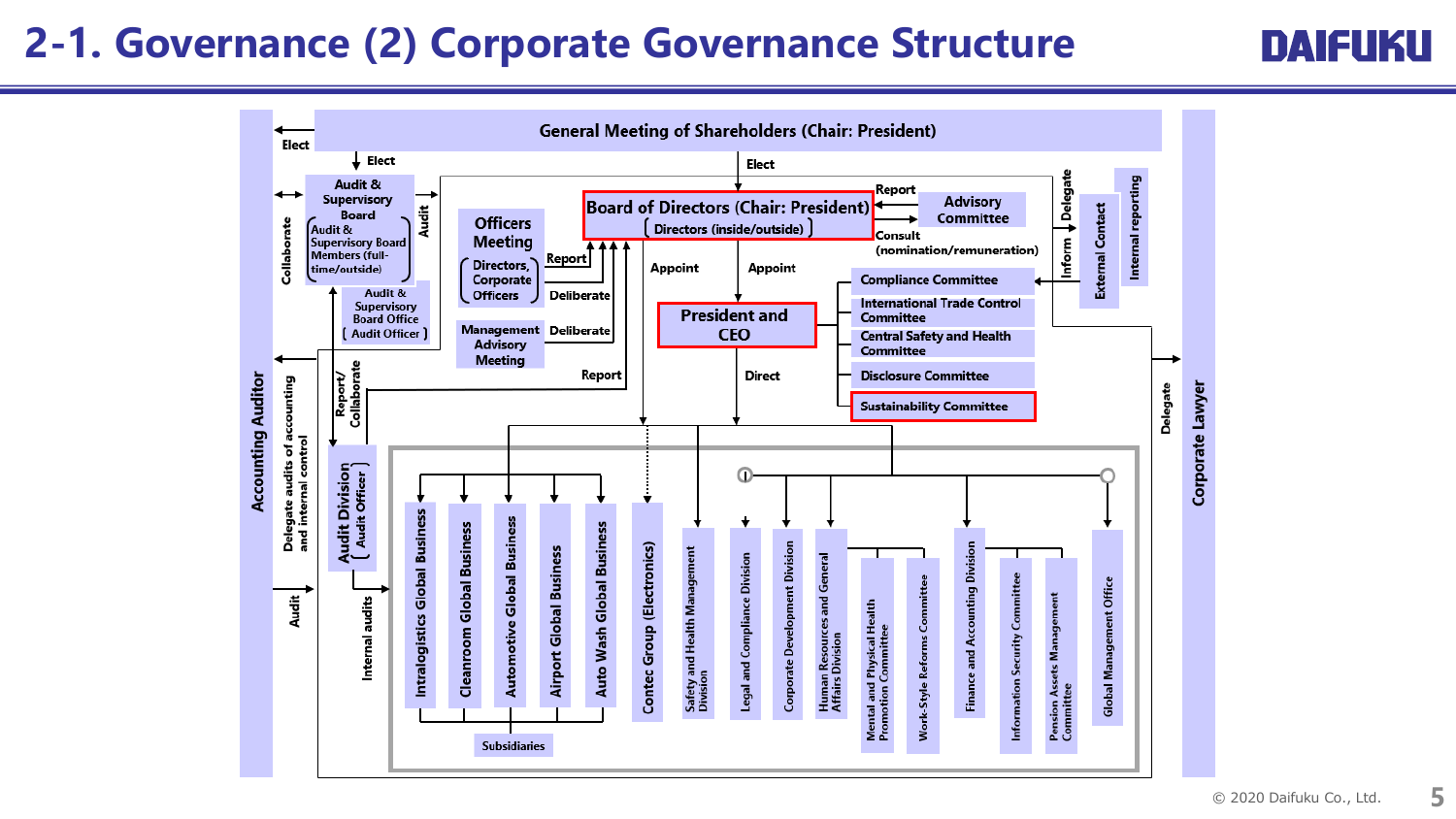**The Sustainability Committee develops and promotes** *sustainable management strategies***, which support the sustainable growth of the Group, toward achieving a decarbonized society and the Sustainable Development Goals (SDGs).**

**Regarding climate change, the Committee determines policies on energy conservation, resource conservation, and environmentally friendly products for the entire Group, or Group companies all over the world, responds to related laws and regulations, and discloses information to stakeholders.**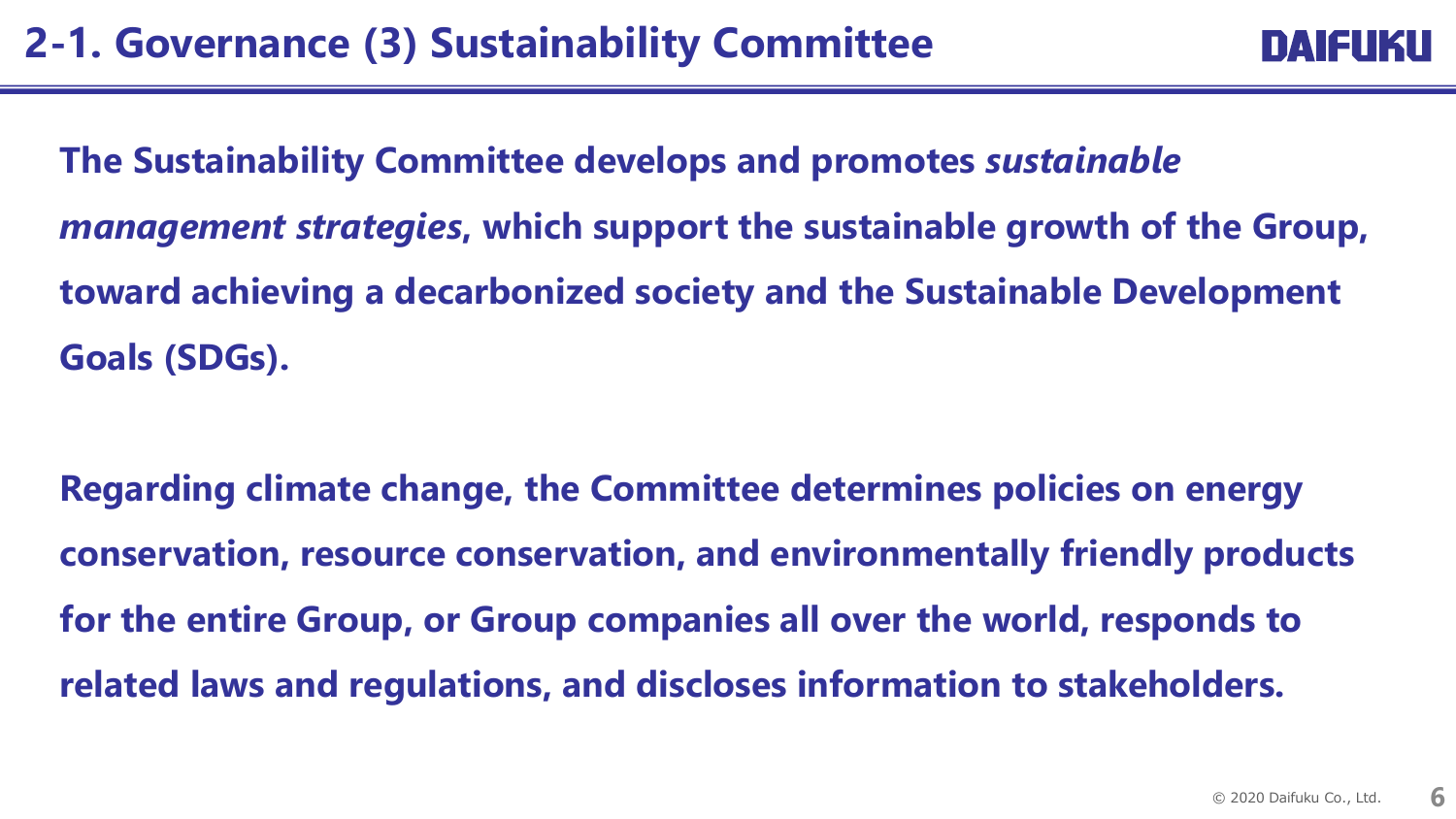### **We conducted a scenario analysis to assess the resilience of our business strategies against climate change risks.**

**1) We set up the secretariat of the Sustainability Committee and a working group consisting of external experts and relevant units. 2) We assumed a physical risk scenario and a transition risk scenario in climate change. (See the next section for details.) 3) In each scenario, we identified events that may occur in the future and their impact on the value chain. (See the Table below.) 4) For each impact that has been identified, we clarified the current initiatives as Daifuku's preparations and future prospects.**

### **[Table] Scope of the scenario analysis**

|             | <b>Procurement</b>                                                                                                                                                           | <b>Direct Operations</b> | <b>Demand for Products</b><br>and Services |  |
|-------------|------------------------------------------------------------------------------------------------------------------------------------------------------------------------------|--------------------------|--------------------------------------------|--|
| <b>Risk</b> | All consolidated businesses are included in the scope. The target year is 2050, which is the<br>same as that of the environmental vision that is being developed at present. |                          |                                            |  |
| Opportunity |                                                                                                                                                                              |                          |                                            |  |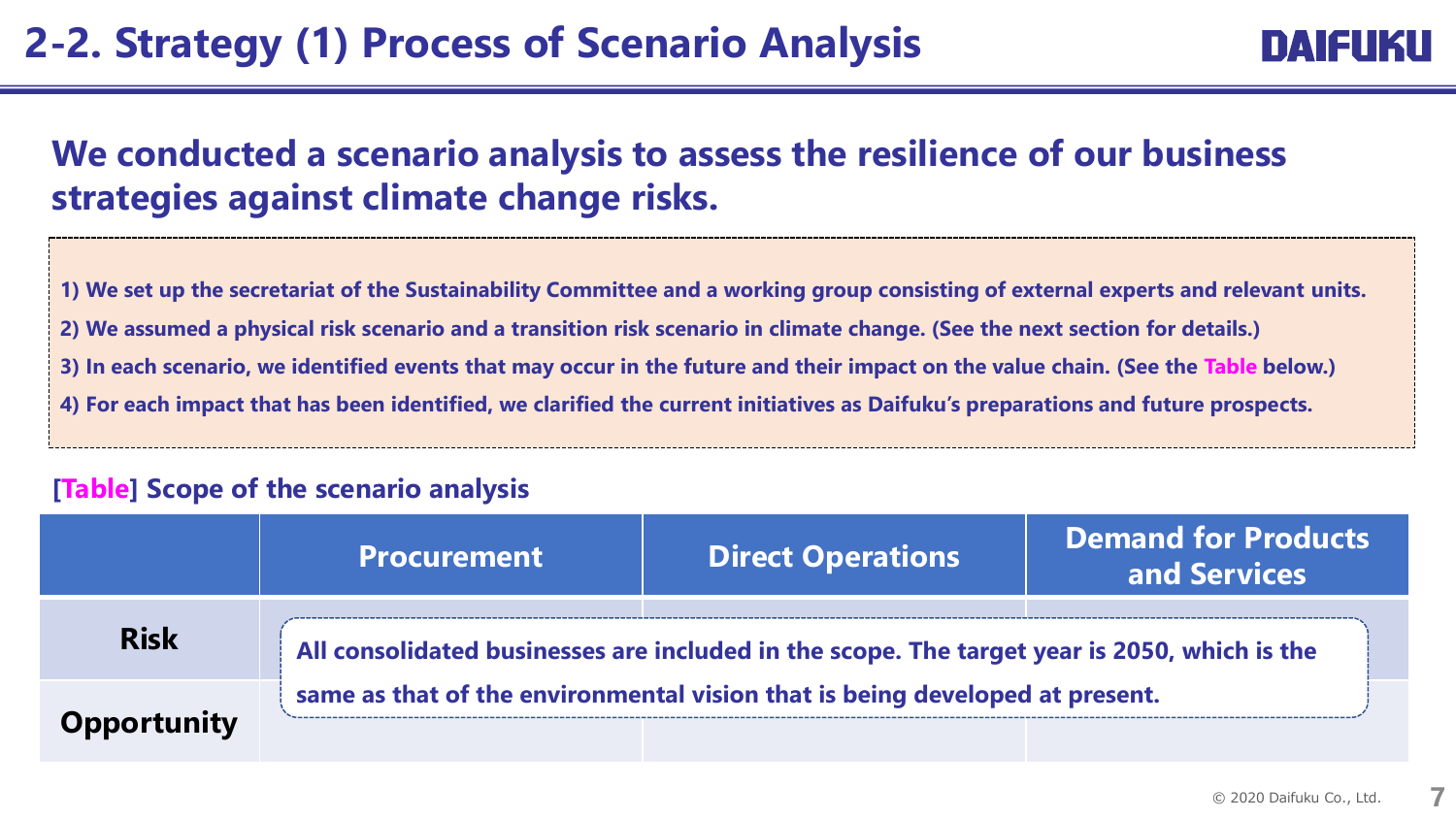## **2-2. Strategy (2) Selected Climate Scenarios**

### MATELIKU

IPCC AR5 RCP8.5 scenario (equivalent to a rise in temperature of 4 degrees Celsius in the 21st century)

- Serious impacts concerning flooding and temperature rise
- At the end of the 21st century, the total amount of rainfall in Japan will increase by approx. 25.5%, and the number of sweltering days (days when the highest temperature is 30 degrees Celsius or higher) in the country will increase by 52.8 days, respectively, compared to the annual averages for 1986 to 2005.

# **Physical Scenario 1986 Transition Scenario**

IPCC SR1.5 (Keeping the rise in temperature below 1.5 degrees Celsius until the end of the 21st century) IEA SDS (Conforming to the 2-degree Celsius target)



- Reducing net  $CO<sub>2</sub>$  emissions to zero by around 2050
- In developed countries, a carbon tax of approx. 6,300 yen/ t-CO<sub>2</sub> will be imposed in 2025 and approx. 14,000 yen/ t-CO<sub>2</sub> in 2040.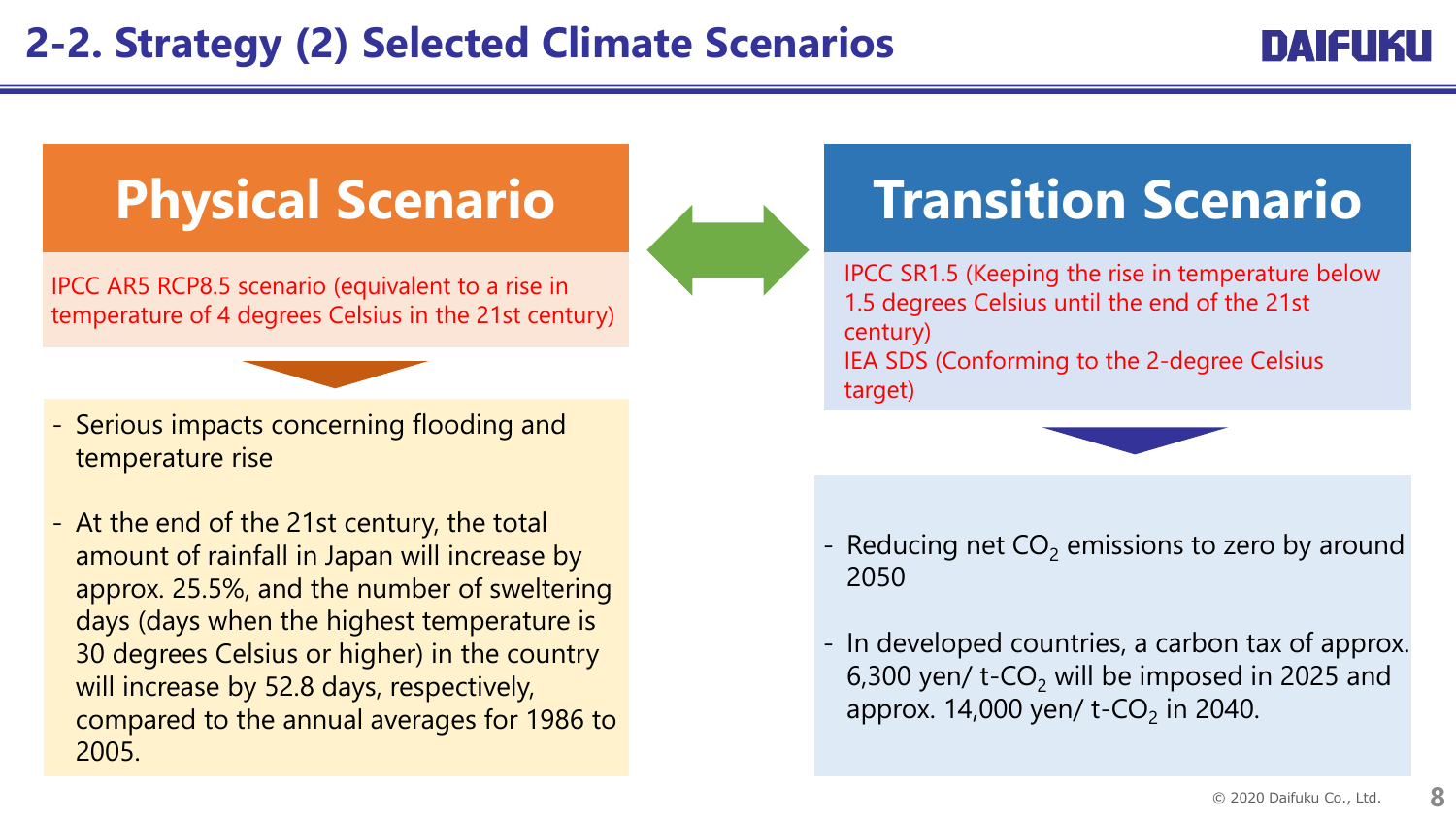## **2-2. Strategy (3) A Result of Scenario Analysis**

Risk Legend: **Opportunity** 

Size of the cylinder: Greatness of the impact



**While business cost will increase due to climate change and the measures taken to mitigate it, we expect growth in demand for our products and services that exceeds the above negative impact.**

| Scenario<br>2050                                     | <b>Event</b> |                                  |                                                                                                                                               | <b>Impact</b>                                                                                                                                                                                                                                                           | <b>Daifuku's preparations</b>                        |                                                  |                                                                                                                                                                                                                                             |
|------------------------------------------------------|--------------|----------------------------------|-----------------------------------------------------------------------------------------------------------------------------------------------|-------------------------------------------------------------------------------------------------------------------------------------------------------------------------------------------------------------------------------------------------------------------------|------------------------------------------------------|--------------------------------------------------|---------------------------------------------------------------------------------------------------------------------------------------------------------------------------------------------------------------------------------------------|
|                                                      | <b>Risk</b>  | Acute                            | Increase in heavy rains<br>(Flooding)                                                                                                         | Damages to incoming and outgoing goods and<br>equipment, shutdown of our factories, etc.                                                                                                                                                                                |                                                      | <b>Safety</b>                                    | Ensuring purchases from two<br>companies<br>$\checkmark$ Continuous review of BCP<br>(business continuity plan)                                                                                                                             |
| <b>Physical</b><br>scenario                          |              | Chronic<br>.                     | Rise of annual average<br>temperature                                                                                                         | Risk of employees experiencing heat stroke in<br>factories and other facilities, associated with<br>high temperatures in summer<br>- <del>- - - - - - - - - - - - -</del> -                                                                                             | mana, but we<br>are prepared.<br>There are<br>risks, | <b>BCP</b>                                       | $\checkmark$ Improvement in work<br>environment, development of<br>infrastructure                                                                                                                                                           |
| <b>Rising by</b><br>4 degrees<br><b>Celsius</b>      |              | Physical                         | Growing demand for cold<br>chain, e-commerce, and<br>labor conservation from<br>customers, reflecting rising<br>temperatures                  | Growing demand for our products and services<br>for cold chain, e-commerce, and labor<br>conservation<br><b>Increase in demand for</b>                                                                                                                                  |                                                      | <b>Business/</b><br><b>Marketing</b><br>strategy | $\checkmark$ Developing a production<br>framework in Southeast Asia in<br>response to rising demand                                                                                                                                         |
| <b>Transition</b><br>scenario                        | Opportunity  | <b>Transition</b>                | Growing demand for<br>efficiency improvement<br>(energy conservation) from<br>customers, reflecting tighter<br>regulations on $CO2$ emissions | products and services<br>We will be able to respond to changes in<br>customer demand.<br>(Growing demand for products and services<br>that help customers reduce $CO2$ emissions)                                                                                       |                                                      |                                                  | $\checkmark$ Helping customers reduce their<br>CO <sub>2</sub> emissions with Daifuku Eco-<br>Products                                                                                                                                      |
| <b>Rising by</b><br>1.5<br>degrees<br><b>Celsius</b> | <b>Risk</b>  | legal<br>restrain<br>Policies, l | - - - - - - - - - - - - - -<br>Tightened regulations related<br>$CO2$ emissions                                                               | Increase in procurement and operating costs<br>due to carbon tax, etc.<br>$\rightarrow$ Global CO <sub>2</sub> emissions (fiscal 2018) were<br>approx. 40,000 tons.<br>If the carbon price is 14,000/t (in 2040), the<br>total amount will be 560 million yen per year. | There are<br>risks, but we<br>are prepared.          | <b>Environmental</b><br>management<br>(vision)   | $\checkmark$ Promoting reduction of our CO <sub>2</sub><br>emissions<br>- Global energy management<br>- Introduction of renewable energy<br>equipment<br>- Replacement of energy<br>conservation equipment<br>9<br>© 2020 Daifuku Co., Ltd. |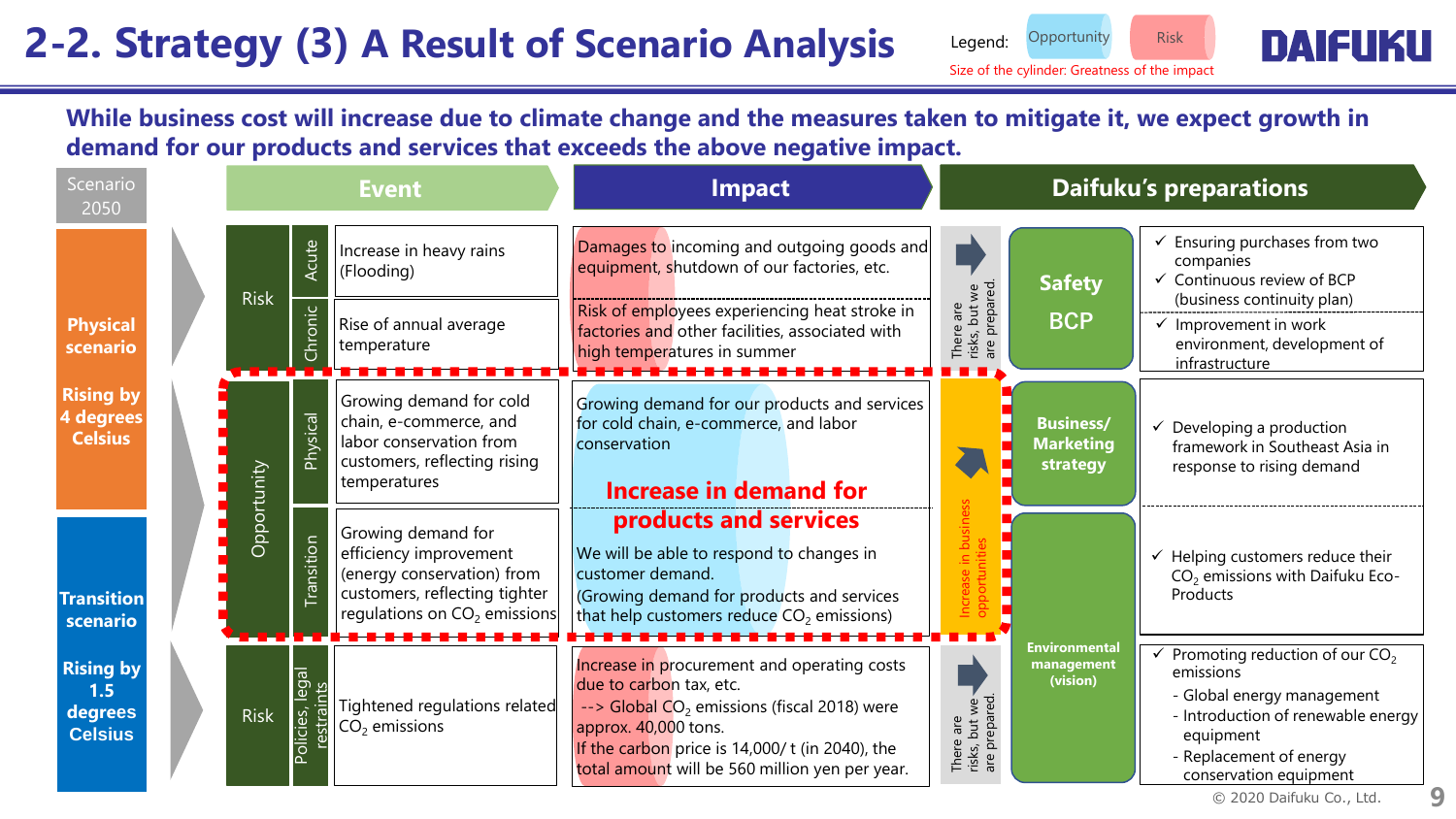## **2-3. Risk Management**

DAIFUKU

**(1) Processes of risk identification and assessment We set up a working group including external specialists and conducted a scenario analysis. --> See 2-2. Strategy (1) Process of Scenario Analysis.**

### **(2) Risk management process**

**- Process for managing climate-related risks In the aspects of both business operation and products, we will specify the process of mitigating, transferring, accepting, and managing climate-related risks through the Sustainability Committee. --> See 2-1. Governance (3) Sustainability Committee.**

#### **- Prioritizing climate-related risks**

**We will be dedicated to the development and sales of environmentally friendly products with a focus on the fact that the amount of CO<sup>2</sup> emissions by customers resulting from their use of energy is far greater than that of our own emissions.** 

**--> See 2-4. Metrics and Targets (2) Current Realities of CO<sup>2</sup> Emissions.**

**(3) Status of integration into the overall organization's risk management**

**At the Daifuku Group, we have built a group-wide risk management system based on our risk management rules. We position major natural disasters, including climate change, as one of top-priority risks, and the Sustainability Committee manages such risks in a centralized manner. Concerning both company-wide risks and climate change risks, we apply the views of external experts and report them to the Board of Directors as necessary. --> See 2-1. Governance (2) Corporate Governance Structure.**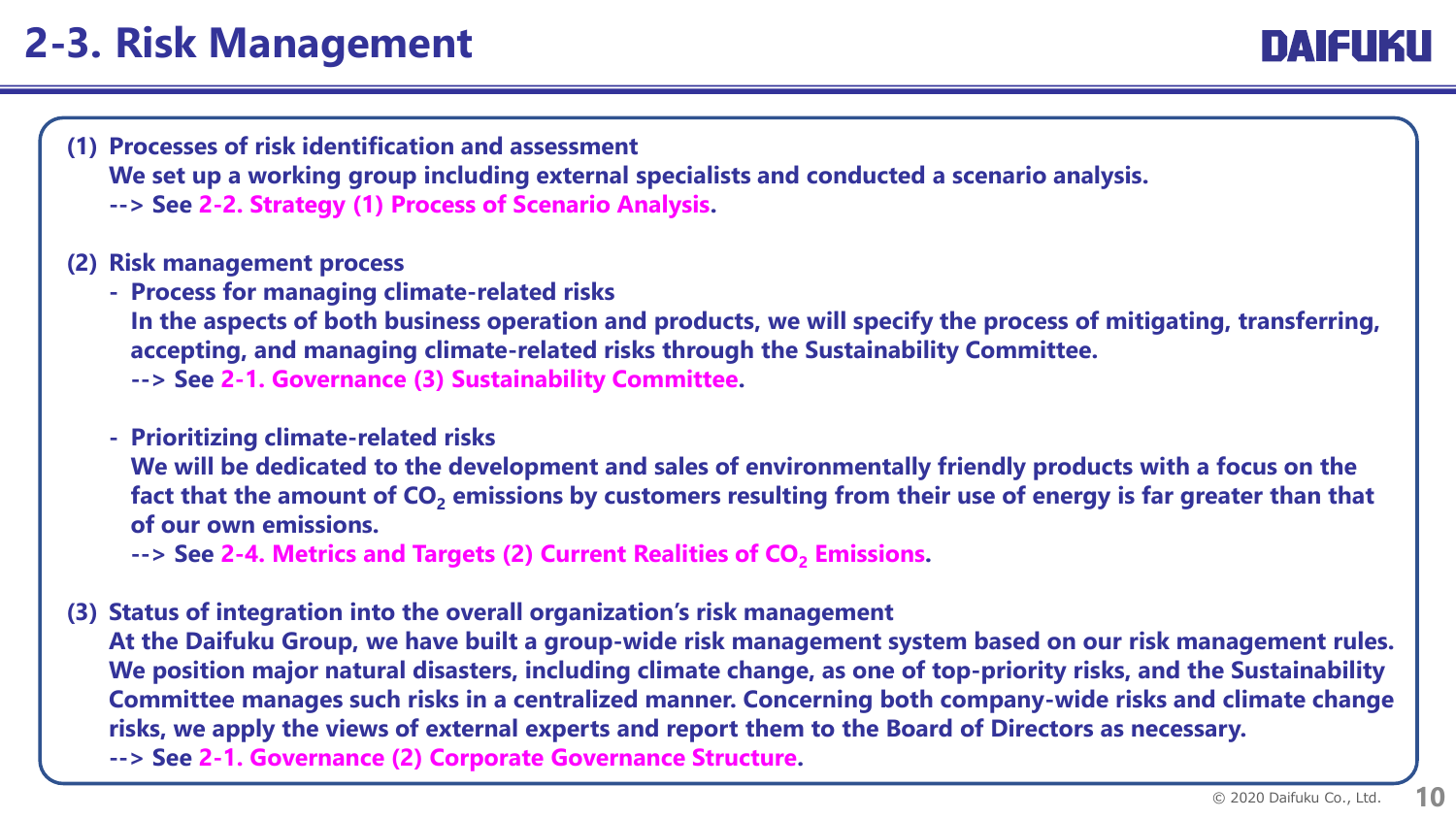## **2-4. Metrics and Targets (2) Current Realities of CO<sup>2</sup> Emissions**

**The amount of emissions resulting from customers' use of energy, as well as production and other activities of suppliers, is greater than that of our own emissions.**



**[Emissions in fiscal 2018] Scope 1 + 2: 39,058 tCO<sup>2</sup> (1% of the total) Scope 3: 2,306,839 tCO<sup>2</sup> (99% of the total) Of the total Scope 3 emissions, those from "use of sold products" account for 80%.**



### **[Areas of focus] Development and sales of Daifuku Eco-Products**

**(environmentally friendly products) aimed at reducing CO<sup>2</sup> emissions from "use of sold products"**

Scope 1:Greenhouse gases emitted directly from business activities (including fossil fuels) Scope 2:Greenhouse gases emitted indirectly from business activities (including electricity and use of heat) Scope 3:Greenhouse gases emitted indirectly from the supply chain of business activities (including purchased products and services and use of products)

[Detailed data] <https://www.daifuku.com/sustainability/action/environment/ecology/>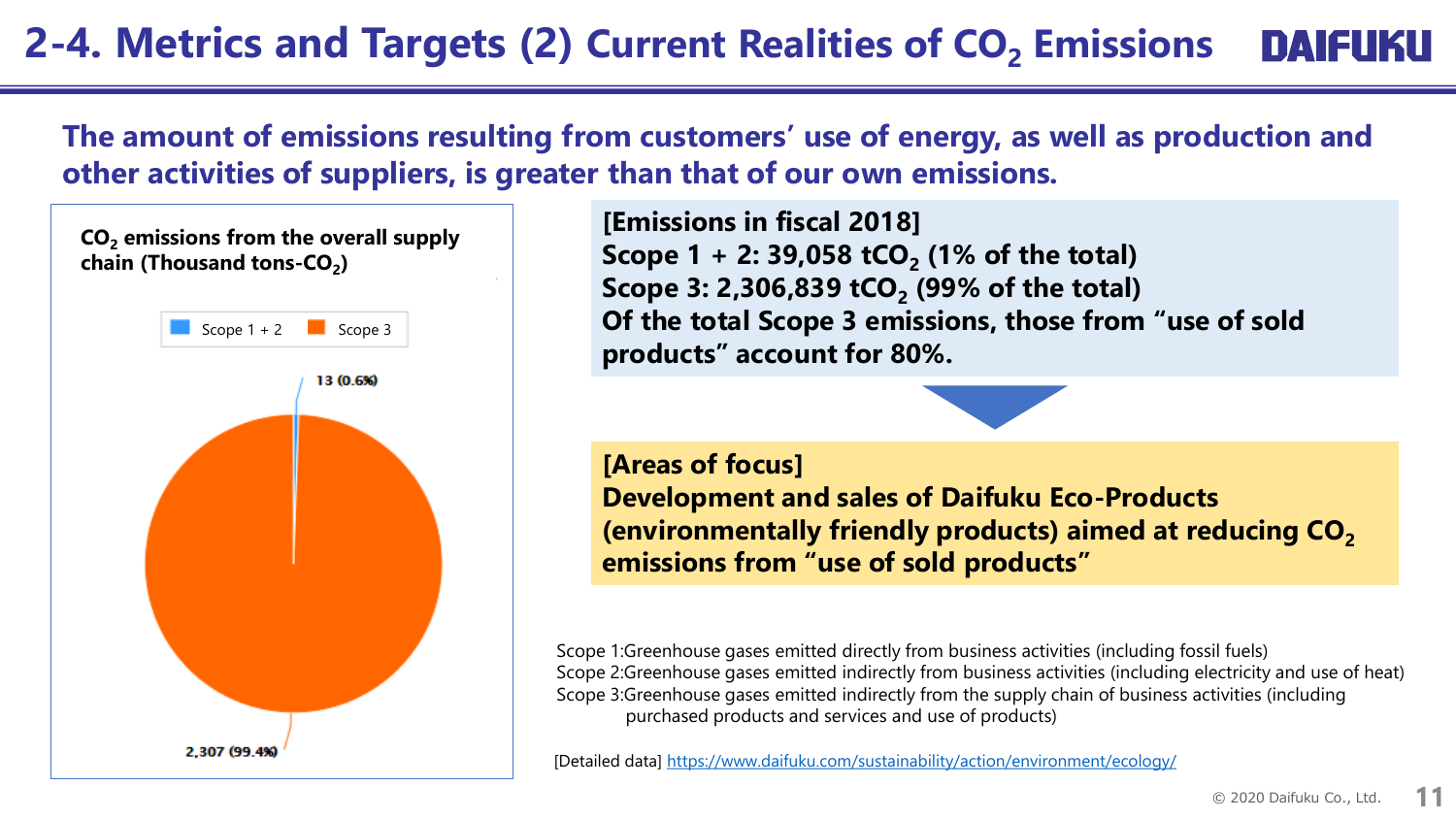DAIFUKU

### **We are promoting our initiatives to achieve the targets of the Daifuku Environmental Vision 2020 and developing a new vision looking ahead to 2050.**

Daifuku Environmental Vision 2020

#### Contribute to our customers, society, and the conservation of the global environment

We will continue to be environmentally aware in every business activity and contribute to our customers, society, and the conservation of the global environment by consistently developing and providing material handling systems with low environmental impact.



### Targets related climate change

| CO <sub>2</sub> emission Factories and offices (compared with FY2005 levels)                          | Decrease by 41% or more |
|-------------------------------------------------------------------------------------------------------|-------------------------|
| CO <sub>2</sub> emission Factories and offices (Per unit of net sales compared with levels in FY2005) | 72% or less             |
| CO <sub>2</sub> emission Product shipment (Per unit of net sales compared with levels in FY2005)      | 78% or less             |
|                                                                                                       |                         |
| Waste generated (Per unit of net sales compared with levels in FY2005)                                | 72% or less             |
| Recycling rate                                                                                        | 99% or more             |
| Water usage (Per unit of net sales compared with levels in FY2005)                                    | 57% or less             |
| Daifuku Eco-Product certification<br>63 or more certified products                                    |                         |
| Contribution to reduced CO <sub>2</sub> emission<br>100,000 tons or more                              |                         |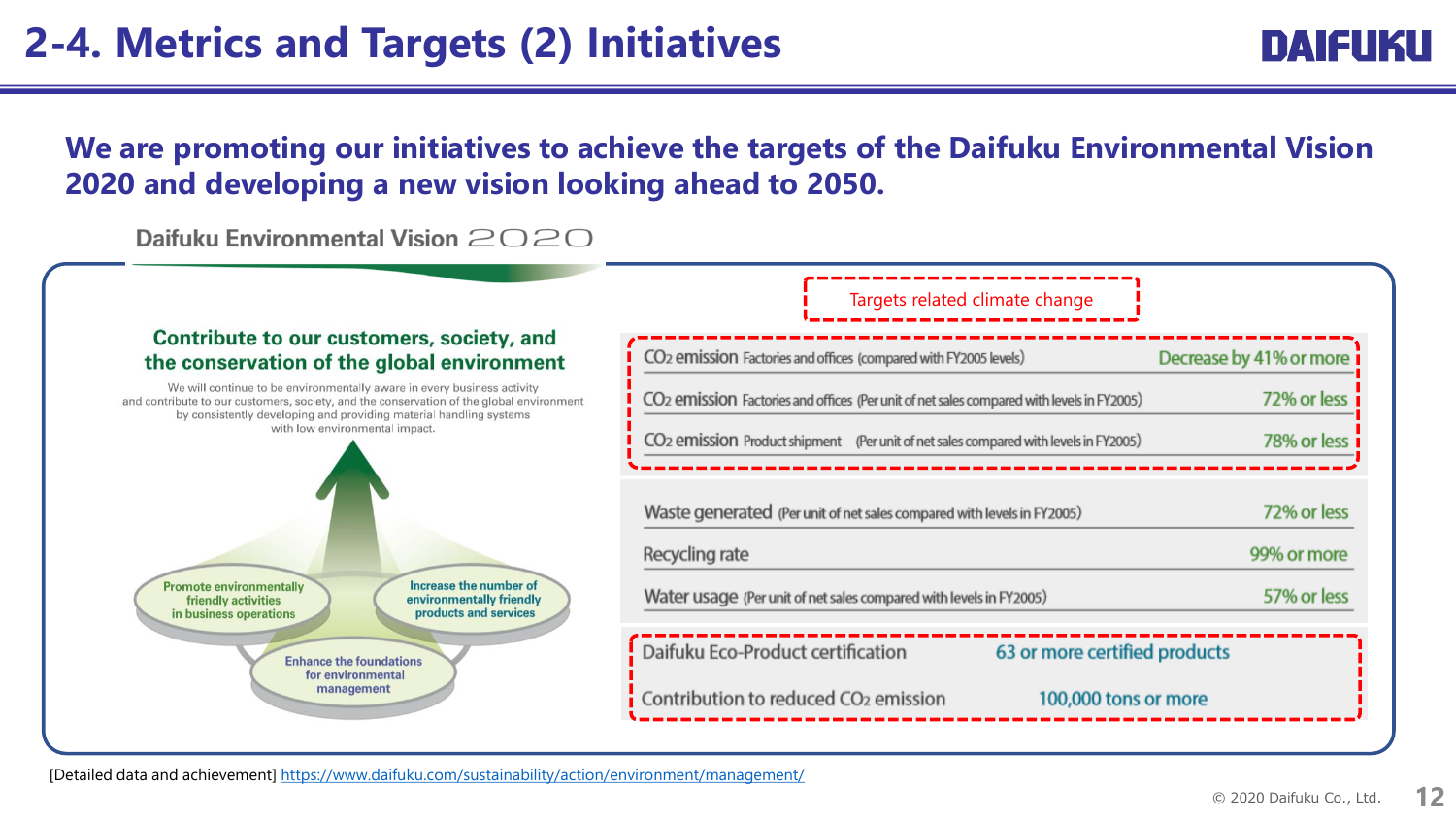**Daifuku seeks to streamline logistics and, as a material handling systems manufacturer and integrator, has been able to achieve significant growth. Under our company creed Hini Arata, we aim to be a Value Innovator enhancing the competitiveness of our customers and, in tandem with contributing to the development of society, take up the challenge to enhance our corporate value.**